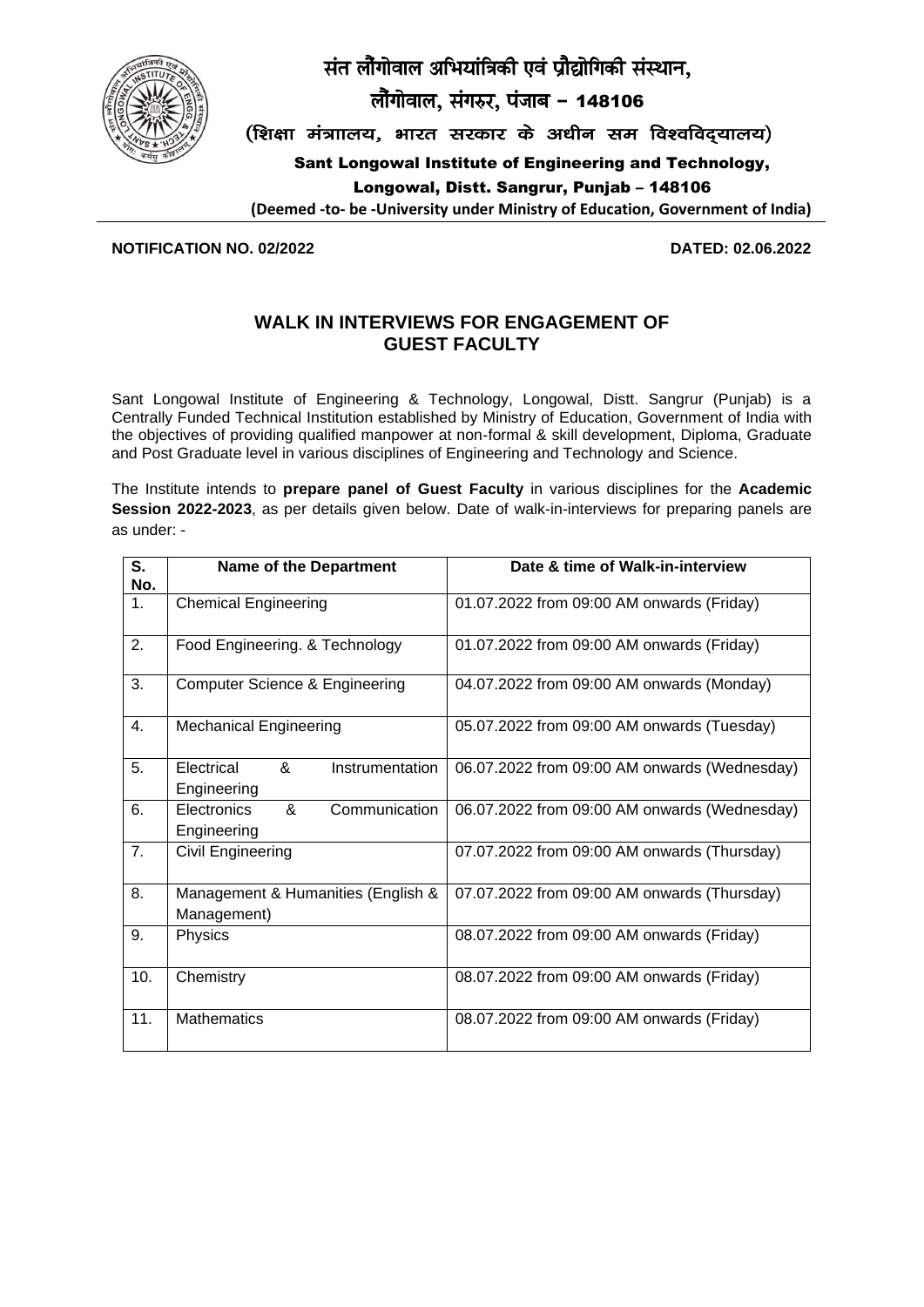



लौगोवाल, संगरुर, पंजाब - 148106

(शिक्षा मंत्राालय, भारत सरकार के अधीन सम विश्वविदयालय)

Sant Longowal Institute of Engineering and Technology,

Longowal, Distt. Sangrur, Punjab – 148106

**(Deemed -to- be -University under Ministry of Education, Government of India)**

#### **Honorarium:**

**Guest Faculty @ Rs.1000/- per lecture subject to a maximum of Rs.40,000/- per month.**

#### **QUALIFICATIONS REQUIRED:**

| <b>Post</b>          | <b>Qualifications and Experience</b>                                                                                                                         |
|----------------------|--------------------------------------------------------------------------------------------------------------------------------------------------------------|
| <b>Guest Faculty</b> | BE/B. Tech and ME/M. Tech/MS, or Integrated M. Tech. in relevant subject                                                                                     |
| (Engineering and     | with First Class or equivalent grade point wherever grading system is                                                                                        |
| Technology)          | followed.                                                                                                                                                    |
| <b>Guest Faculty</b> | Good academic record as defined by the concerned university with at least                                                                                    |
| (Humanities &        | 55% marks (or an equivalent grade point scale wherever grading system                                                                                        |
| Sciences)            | is followed) at the Master's Degree level and First Class at the Graduation                                                                                  |
|                      | Level in a relevant subject from an Indian University, or an equivalent<br>degree from an accredited foreign university.                                     |
|                      | ii. Besides fulfilling the above qualifications, the candidate must have cleared<br>the National Eligibility Test (NET) conducted by the UGC or the CSIR, or |
|                      | a similar test accredited by the UGC, like SLET/SET or who are or have                                                                                       |
|                      | been awarded a Ph. D. Degree in accordance with the University Grants                                                                                        |
|                      | Commission Regulations, 2009 or 2016 and their amendments from time                                                                                          |
|                      | to time as the case may be are exempted from NET/SLET/SET :                                                                                                  |
|                      | Note-1: NET/SLET/SET is not required for such Masters Programmes in<br>disciplines for which NET/SLET/SET is not conducted by the UGC, CSIR or               |
|                      | similar test accredited by the UGC, like SLET/SET.                                                                                                           |
|                      | OR                                                                                                                                                           |
|                      | The Ph.D degree has been obtained from a foreign university/institution with<br>a ranking among top 500 in the World University Ranking (at any time) by any |
|                      | one of the following: (i) Quacquarelli Symonds (QS) (ii) the Times Higher                                                                                    |
|                      | Education (THE) or (iii) the Academic Ranking of World Universities (ARWU)<br>of the Shanghai Jiao Tong University (Shanghai).                               |
|                      | Note-2: In case candidates with NET, SLET/SET qualification are not                                                                                          |
|                      | available, then Non-NET qualified candidates can also be considered.                                                                                         |

The interested candidates having the requisite qualifications should bring complete bio-data in the prescribed format (available on [www.sliet.ac.in\)](http://www.sliet.ac.in/) along with original and self-attested photocopies of their proof of date of birth, eligibility, qualification mark sheets, degrees, paper publications, paper presentation, Project sanctioned letter and other relevant testimonials. The interested candidates should reach in the respective departments **on the dates mentioned against each discipline**  between **9.00 A.M. to 10.00 A.M.**

#### **Note:**

- 1. The applicants who do not meet advertisement criteria will be summarily rejected.
- 2. Candidates shall have to produce original documents at the time of appearing in Written Test/Interview. In the absence of the same, candidature will not be considered for written test/ Interview.
- 3. The statutory provision for relaxation prescribed by Govt. of India in case of the candidates belonging to reserved categories will be made applicable to them.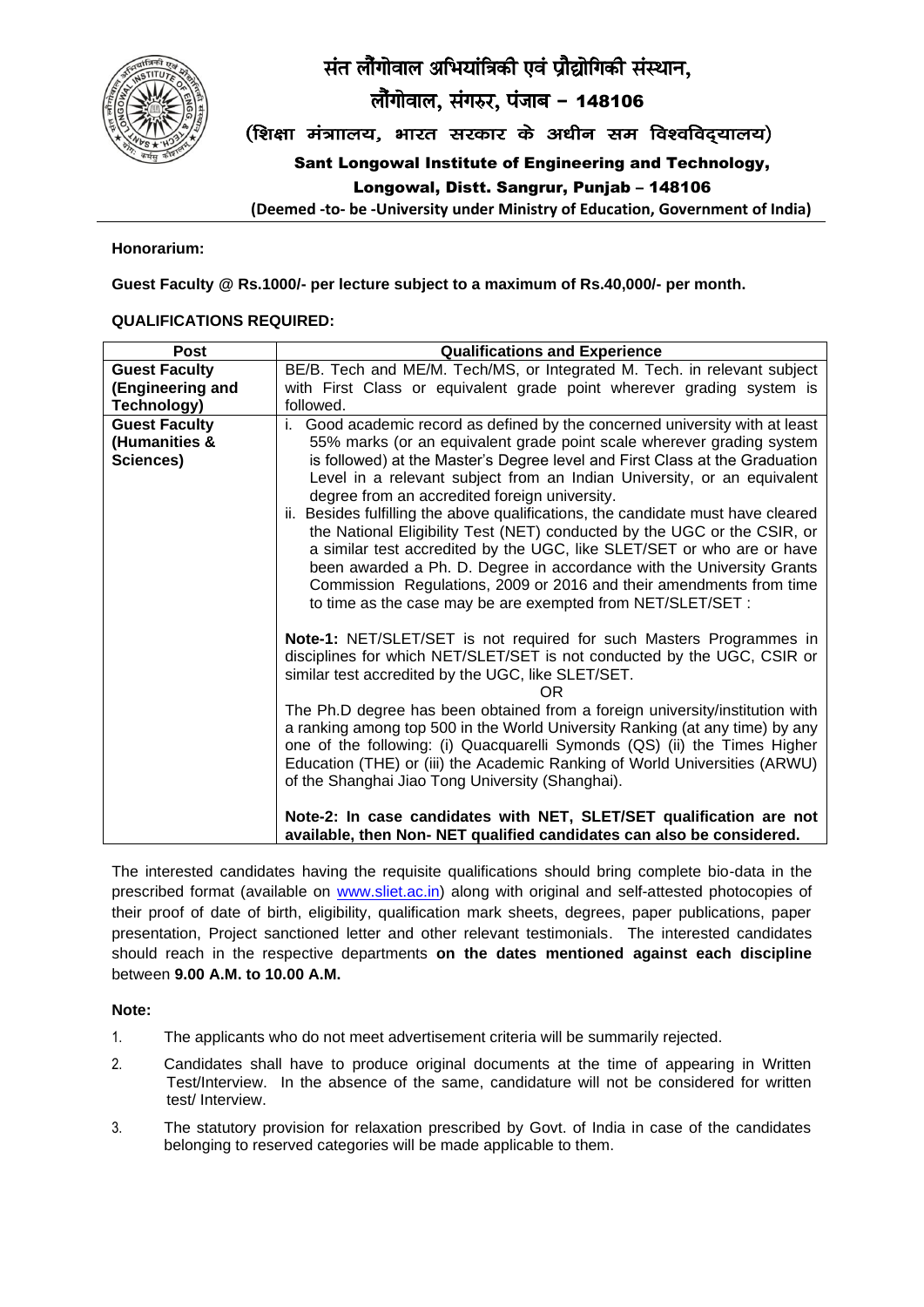

# संत लौगोवाल अभियांत्रिकी एवं प्रौद्योगिकी संस्थान,

# लौगोवाल, संगरुर, पंजाब - 148106

(शिक्षा मंत्राालय, भारत सरकार के अधीन सम विश्वविदयालय)

Sant Longowal Institute of Engineering and Technology,

#### Longowal, Distt. Sangrur, Punjab – 148106

**(Deemed -to- be -University under Ministry of Education, Government of India)**

- 4. No TA will be paid for appearing for written test/interview.
- 5. The Institute may adopt any method (i.e. through written test or as decided by the Competent Authority) for screening the candidates and mere eligibility will not entail any right of the candidates to be called for interview.
- 6. No correspondence whatsoever will be entertained from candidates regarding eligibility/conduct & result of written test/interview etc. and reasons for not being called for written test/interview etc.
- 7. Institute is free to restrict/change the criteria to shortlist the eligible candidates for the written test/interview.
- 8. Applicants are required to check the website regularly for further update.
- 9. Canvassing in any form will disqualify the applicant.
- 10. The engagement will be purely on part-time basis and will not bestow any right for regular appointment.
- 11. The contractual/ guest faculty who had earlier worked / has been working with the Institute may also apply.
- 12. In case of any typographical mistake/clarification, the decision of the Director of the Institute shall be final.

**-Sd- REGISTRAR**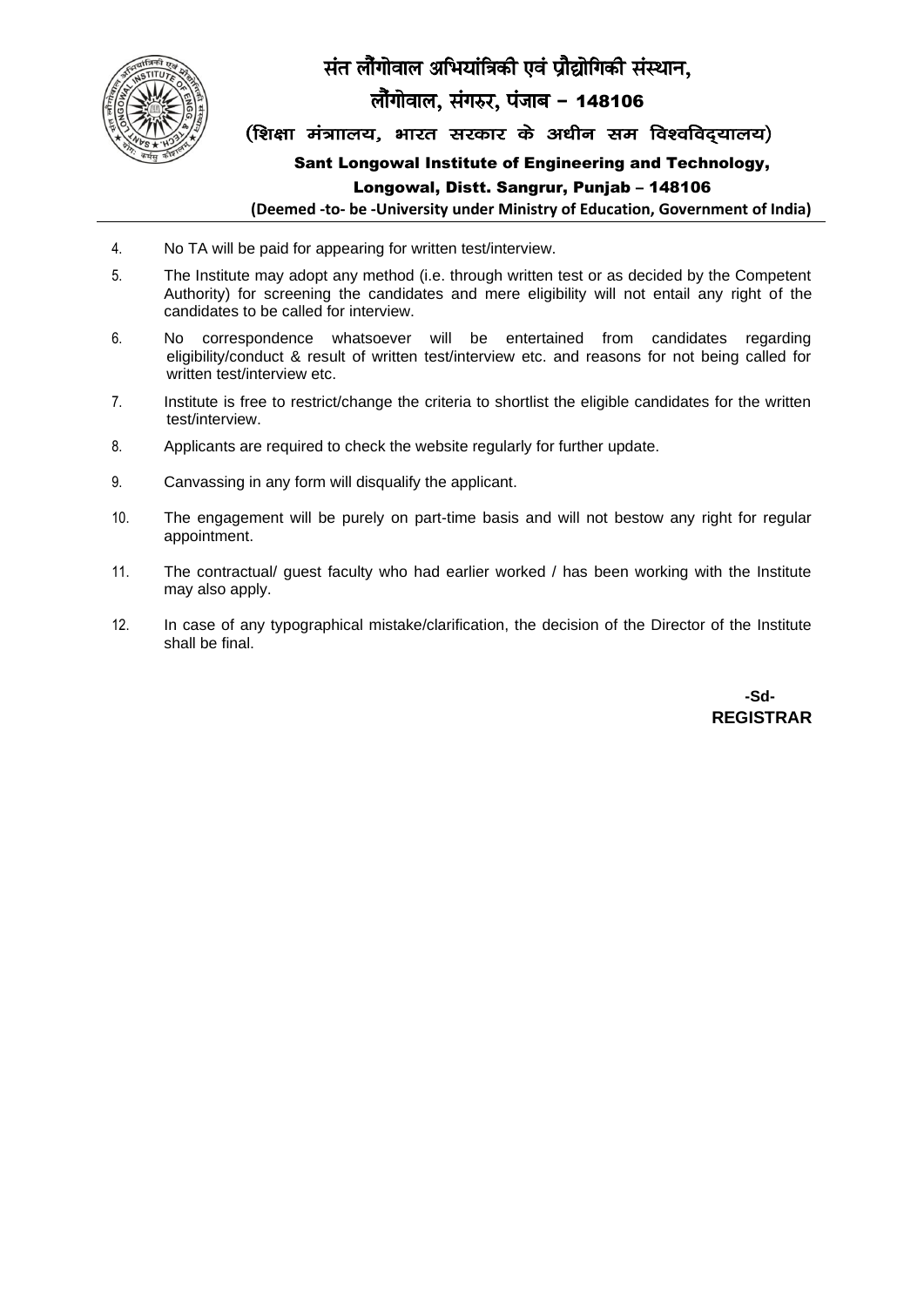

# संत लौंगोवाल अभियांत्रिकी एवं प्रौद्योगिकी संस्थान,

# लौंगोवाल, संगरुर, पंजाब - 148106

(शिक्षा मंत्राालय, भारत सरकार के अधीन सम विश्वविद्यालय)

Sant Longowal Institute of Engineering and Technology,

## Longowal, Distt. Sangrur, Punjab - 148106

(Deemed -to- be -University under Ministry of Education, Government of India)

| Walk in Interview for Engagement of Guest Faculty |                                                   |
|---------------------------------------------------|---------------------------------------------------|
| APPLICATION TO BE FILLED BY THE CANDIDATE         | Affix recent coloured passport size<br>photograph |
|                                                   |                                                   |
| Name of Post:                                     |                                                   |
|                                                   |                                                   |
|                                                   |                                                   |

| : _______ [UR, SC, ST, OBC (NCL), EWS, PH]                                                                           |
|----------------------------------------------------------------------------------------------------------------------|
| <u> 1980 - Jan Barnett, fransk kongresu i skuest og dette for de forskellige og stoffen og stoffen og stoffen og</u> |
|                                                                                                                      |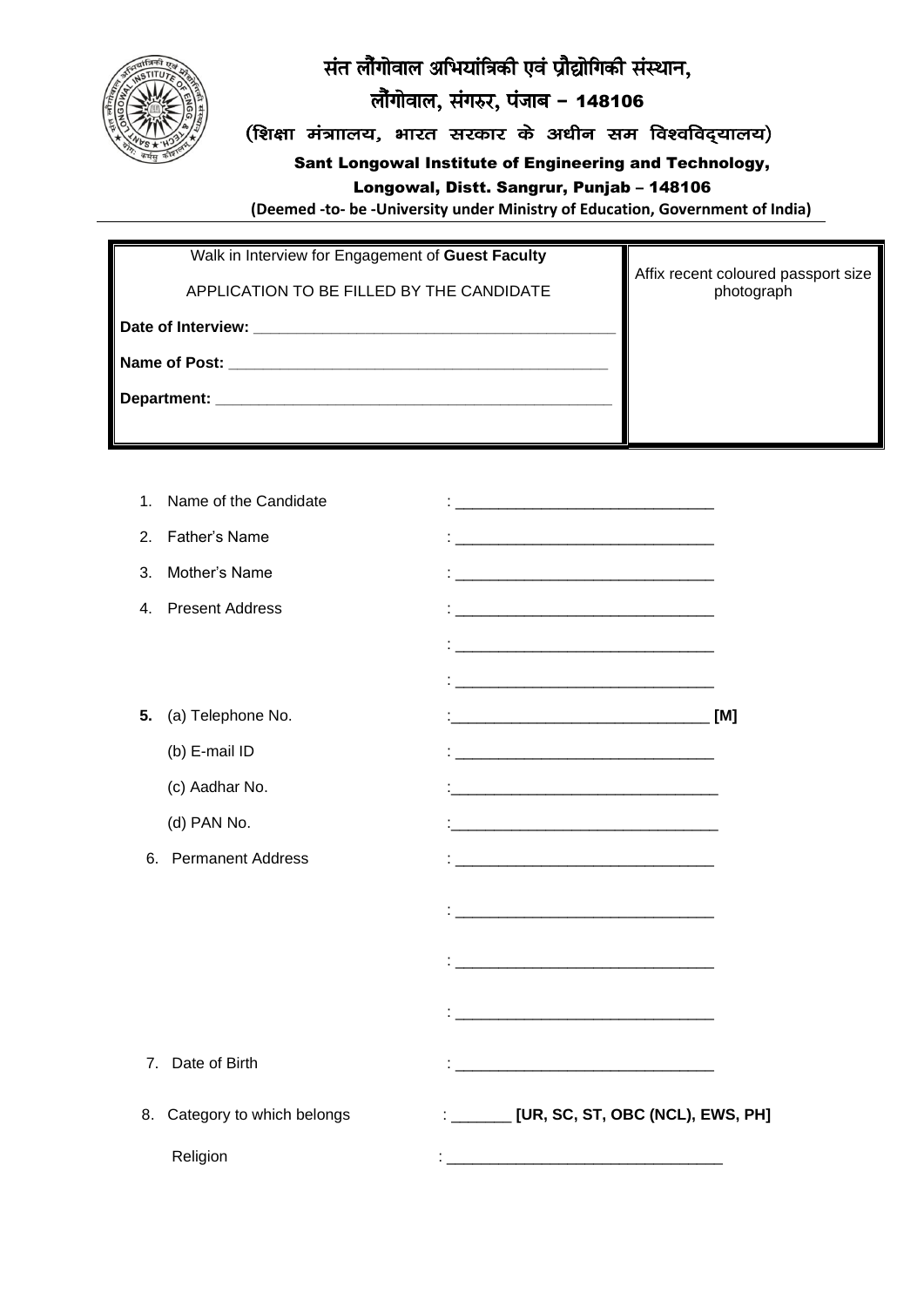



लौंगोवाल, संगरुर, पंजाब - 148106

(शिक्षा मंत्राालय, भारत सरकार के अधीन सम विश्वविद्यालय)

Sant Longowal Institute of Engineering and Technology,

Longowal, Distt. Sangrur, Punjab – 148106

**(Deemed -to- be -University under Ministry of Education, Government of India)**

### **9. Educational Qualifications (Bachelor's Degree onwards):**

| Sr.<br>No.       | Name of the examination | University/Institute<br>Name/NIRF-2020 | Year of<br>passing | Marks<br>secured | Max.<br>Marks | %age |  |
|------------------|-------------------------|----------------------------------------|--------------------|------------------|---------------|------|--|
| (A)              | <b>UG and PG</b>        |                                        |                    |                  |               |      |  |
| 1.               |                         |                                        |                    |                  |               |      |  |
| 2.               |                         |                                        |                    |                  |               |      |  |
| 3.               |                         |                                        |                    |                  |               |      |  |
| (B)<br>Ph.D.     |                         | Appeared                               |                    |                  |               |      |  |
|                  |                         | Completed                              |                    |                  |               |      |  |
|                  |                         | Details                                |                    |                  |               |      |  |
|                  |                         |                                        |                    |                  |               |      |  |
| (C)GATE/NET/SLET |                         |                                        |                    |                  |               |      |  |
|                  | Year                    | Marks out of 100                       |                    |                  |               |      |  |
|                  |                         |                                        |                    |                  |               |      |  |

#### **10. Experience:**

| Sr. | Name of the | Equivalence of   | Scale of | Period |    | Name of Employer |
|-----|-------------|------------------|----------|--------|----|------------------|
| No. | Post        | the post to      | Pay      | From   | To |                  |
|     |             | Professor/Asstt. |          |        |    |                  |
|     |             | Prof./Lecturer   |          |        |    |                  |
| 1.  |             |                  |          |        |    |                  |
| 2.  |             |                  |          |        |    |                  |
| 3.  |             |                  |          |        |    |                  |
| 4.  |             |                  |          |        |    |                  |
| 5.  |             |                  |          |        |    |                  |

### **11. Number of Thesis Guided (Enclose list):**

| Sr.<br>No. | UG | PG | Ph. D |
|------------|----|----|-------|
| . .        |    |    |       |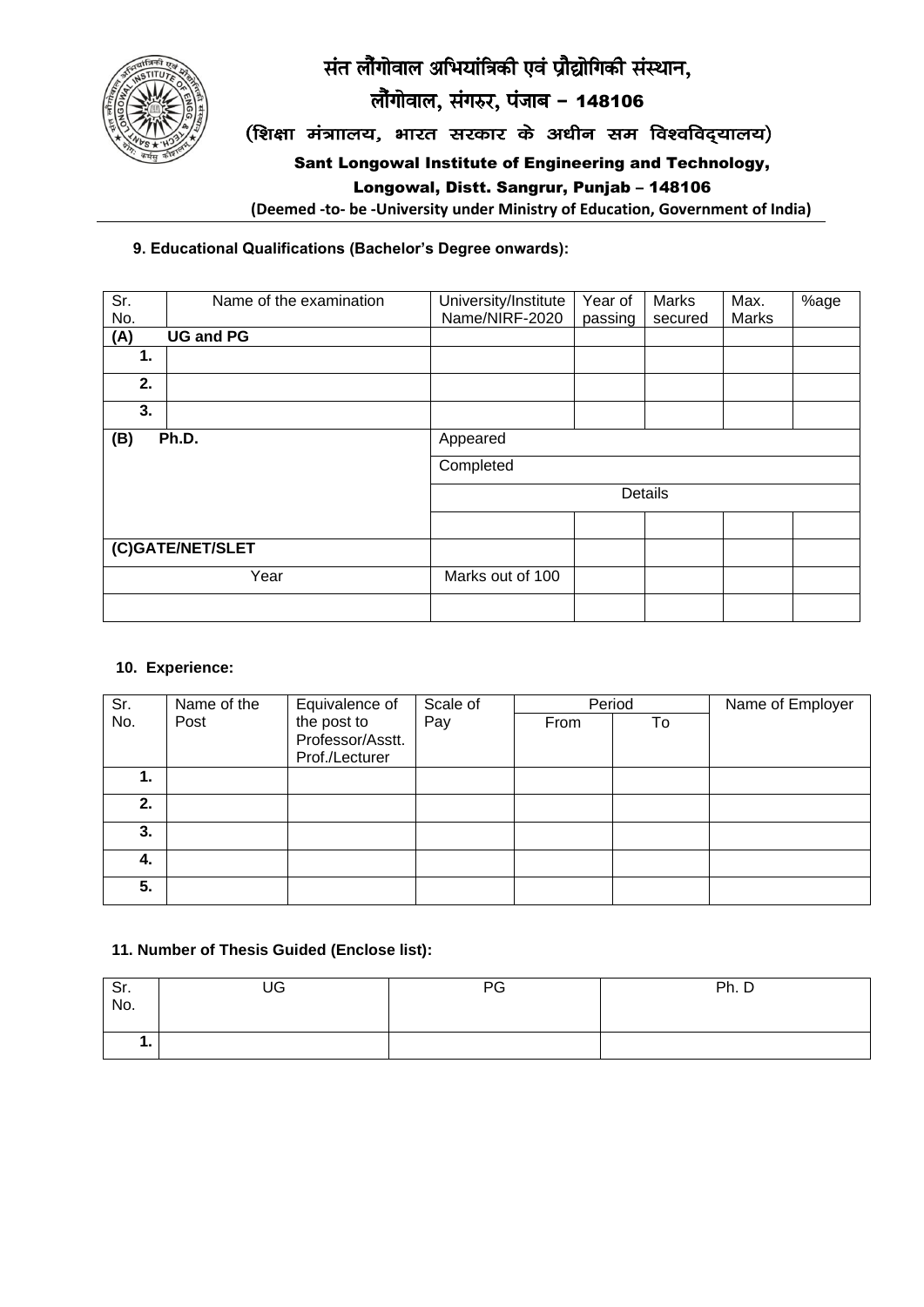संत लौंगोवाल अभियांत्रिकी एवं प्रौद्योगिकी संस्थान,



लौंगोवाल, संगरुर, पंजाब - 148106

(शिक्षा मंत्राालय, भारत सरकार के अधीन सम विश्वविद्यालय)

Sant Longowal Institute of Engineering and Technology,

#### Longowal, Distt. Sangrur, Punjab - 148106

(Deemed -to- be -University under Ministry of Education, Government of India)

#### 12. Sponsored Projects Handled:

| Sr. No. | Funding<br>Agencies | Whether as PI or<br>Co-PI | MODROB or<br>equivalent | TAT/R&D or equivalent |
|---------|---------------------|---------------------------|-------------------------|-----------------------|
|         |                     |                           |                         |                       |
| 2.      |                     |                           |                         |                       |
| 3.      |                     |                           |                         |                       |

#### 13. No. of Publications (Enclose list):

|         |            | <b>Reference Journals</b> |              |               |               | <b>Conference</b> |
|---------|------------|---------------------------|--------------|---------------|---------------|-------------------|
| Sr. No. | <b>WOS</b> | <b>SCOPUS</b>             | UGC/         | <b>Others</b> | International | National          |
|         |            |                           | <b>AICTE</b> |               |               |                   |
|         |            |                           |              |               |               |                   |
| 2.      |            |                           |              |               |               |                   |

#### 14. Extra-Curricular Activities such as Sports/NCC etc:

### 15. Any other relevant information:

#### 16. List of Attached Documents:

| $\cdot$ | ี<br>v. |  |
|---------|---------|--|
|         | ິ<br>U. |  |